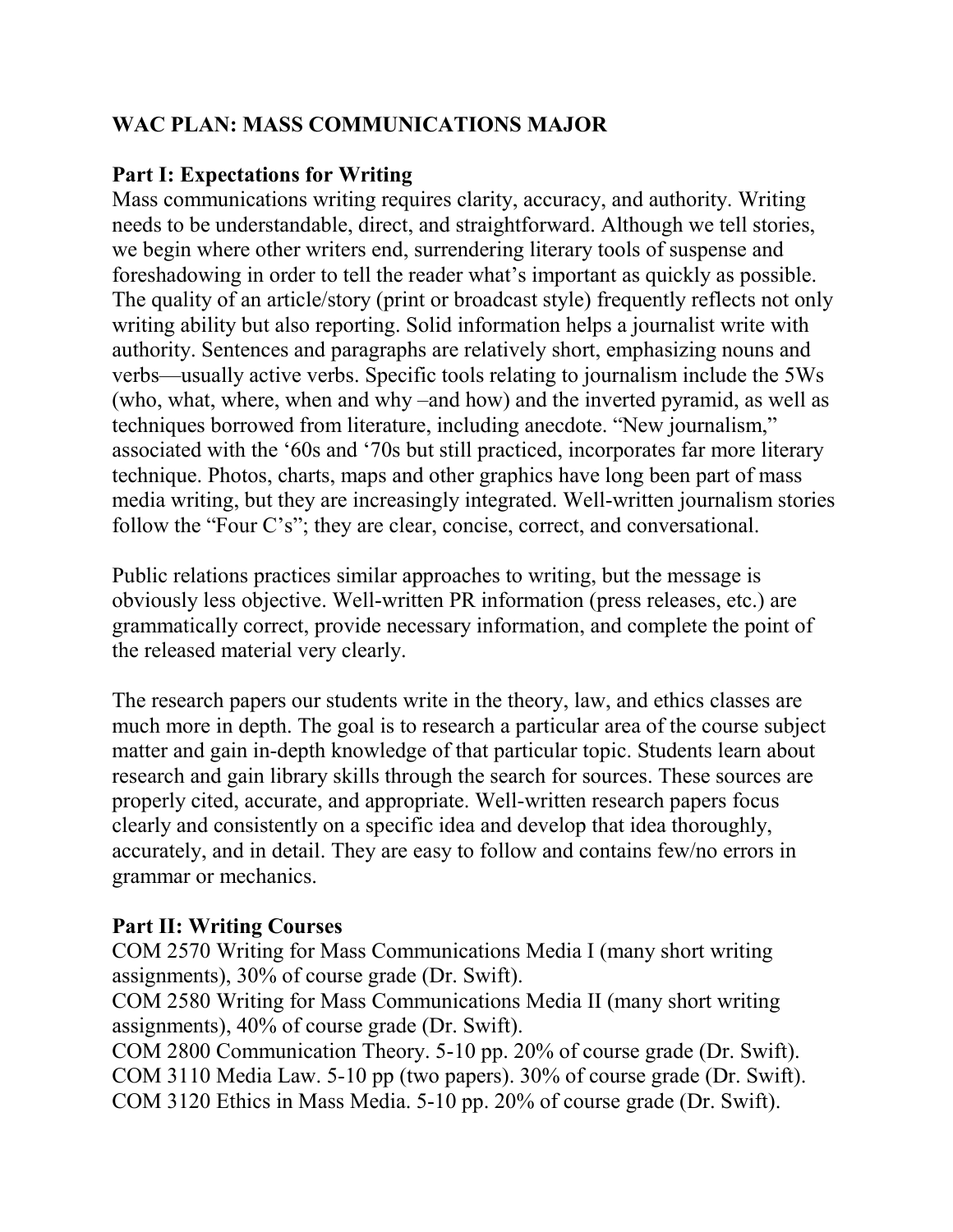## **III. Rubrics**

#### **Writing for Mass Communications Courses-**

**-Accuracy-**Is your story accurate? Are your facts in order? I could rightfully fail a student for a single incorrect piece of information. That will not happen in the early stages of the learning process, but accuracy is a must and all student writers will be held accountable. **40%**

**-Style-**Are you writing in the proper style? Do you know what is important for the particular style with which we might be working? A feature story is different from hard news. Broadcast is different from any form of print. Is your work demonstrating the correct style? **15%**

**-Objectivity-**Does your story show more than one side of an issue? Objectivity can be very difficult, but your stories should not be slanted. Are you giving proper mention to the particular opposition to an issue? Are the sides equally split, or is there outlying dissension? It is up to the writer to make it clear. **15%**

**-Length-**Is your story the proper length? Did you make your points in the allotted time or run short/long? Not meeting the required length or time can be disastrous for a paper or broadcast. Have you shown that you can be accurate and tell the story in the time/space given? **15%**

**-Speed-**Writing for the media is difficult. One of the challenges is getting the job done on deadline. Did you make it? Writing stories that are accurate, objective, and meet all length requirements on a tight deadline is the challenge of every media writer. Some assignments will be timed for this reason. **15%**

## **Law, Ethics, Theory Rubrics-**

**-The topic**-Does the topic show relevance to the course? Does it add to the discussion and bring new research and understanding to the learning experience of the student? Is it well thought out and relevant to a particular area of media law that can add to the discussion and research? **15%**

**-Writing-** How well-written was the paper itself? Was the writing clear? Were the points well organized? Was the thesis statement clear? Is the research comprehensive? Does the work have proper grammar, style, punctuation, and spelling? Students may visit the Writing Center on campus for assistance. **30% -Depth**-Does the paper offer more than a cursory look at the topic/subject? Does it go beyond the surface or rely on simple, basic facts? Is there information in the assignment that required comprehensive, in-depth research or interviews? **20% -Sources**-Are the sources well documented and referenced? Are they relevant? Current? Keep in mind that improperly sourced material often borders on